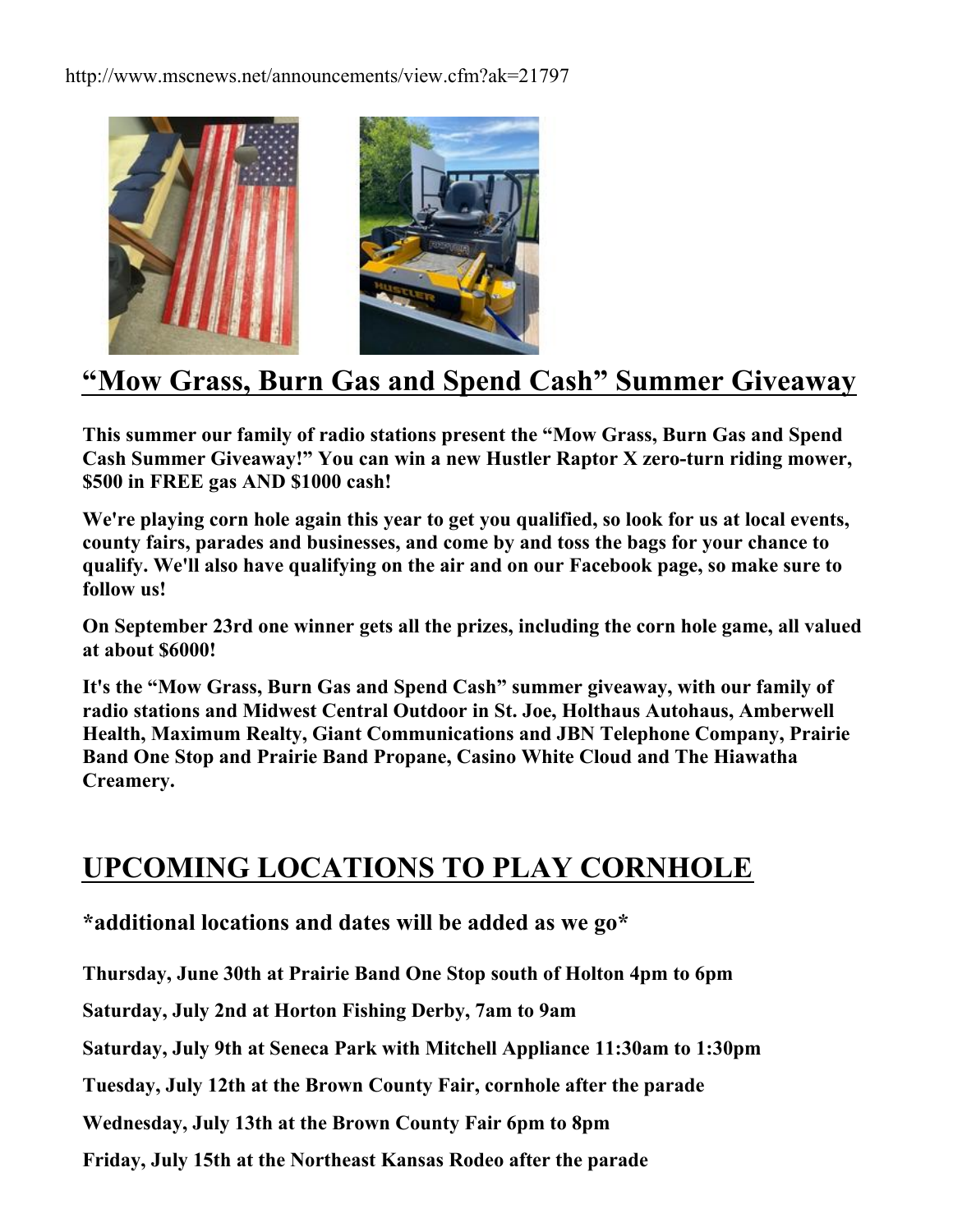**Thursday, July 21st at Snap Fitness in Atchison from 4pm to 6pm**

**Friday, July 22nd at Community Medical Center Golf Tournament in Falls City from 10am to 2pm**

**Saturday, July 23rd at Sabetha Library Park with Community Foundation 5:30pm to 7:30pm**

**Monday, July 25th at The Doniphan County fair from 6pm to 8pm**

**Wednesday, July 27th at Jefferson County fair following the parade**

**Thursday, July 28th at Atchison Dairy Queen, 4pm to 6pm**

**Saturday, July30th at Atchison Auto Parts from 10am to 12pm**

**Friday, August 5th at Atchison County Fair 5pm to 7pm**

**Tuesday, August 9th, Taco Johns in Atchison 4pm to 6pm**

## **OFFICIAL CONTEST RULES**

## **KAIR/KMZA/KNZA/KLZA/KTNC**

**2022 Mow Grass, Burn Gas & Spend Cash Giveaway**

**1. You must be 16 years of age or older to participate in this giveaway.**

**2. Only one entry per person per qualifying appearance. Contestants must only participate themselves, (not for other relatives, neighbors, etc.)**

**3. Contestants can qualify at our special Mow Grass, Burn Gas, Spend Cash live remotes, county fair appearances, community events and other appearances by throwing a bean bag into the cornhole board that is provided, you only need one to qualify, you can have up to 4 tosses of bean bag. Also opportunities will exist periodically on each stations Facebook page and on the air. The final winner will be determined in a random drawing from all finalists. Winner need not be present to win. If the person is unable to claim the prize, an alternate finalist will be drawn and awarded the prize.A person is eligible to become a finalist more than one time. Final giveaway will be Friday, September 23rd, 2022. 4. Employees and immediate family members of KNZA Inc. are not eligible to participate in this giveaway promotion. Nor are employees or immediate family members of any major sponsor. Employees of participating merchants can not participate while a remote appearance and Cornhole event is being held at their employer's business.**

**5. KNZA Inc. reserves the right to change or modify these rules. Any such change will be announced on the air on KAIR FM 93.7, KMZA FM 92.1, KNZA FM 103.9, KLZA 101.3, KTNC 1230 AM and 107.1 FM. Changes will also be placed on MSCNews.net promotions tab and notification also placed on all social media outlets. Participating stations will have a written copy along with the original rules available at each studio site.**

**6. The winner is responsible for all applicable taxes, fees, and incidentals not specifically provided. The winner will be required to provide his/her social security number for tax**